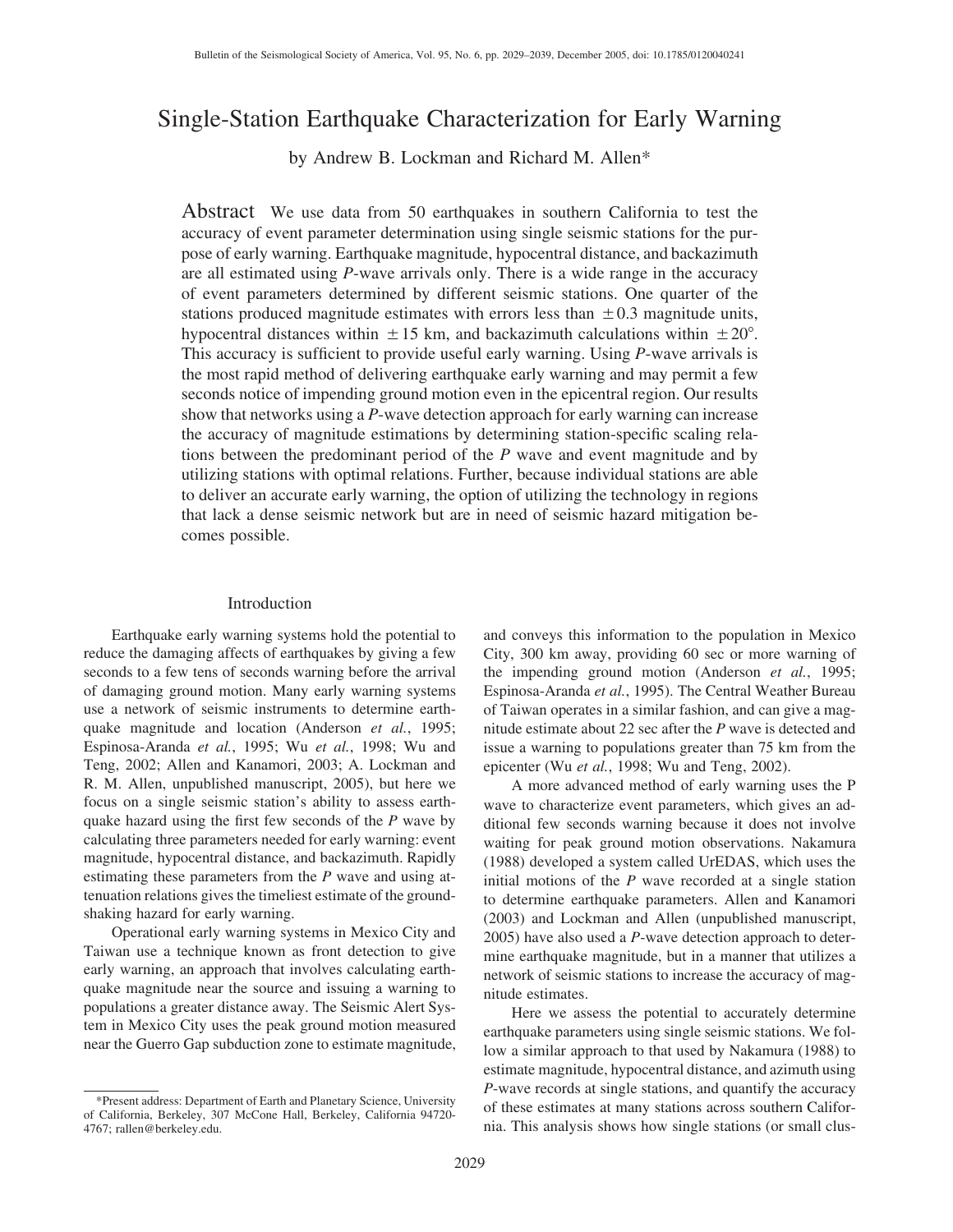ters of stations) can provide early warning in regions without seismic networks, and how they can be used to maximize warning time at sites close to the epicenter. Results suggest that the accuracy of estimating event parameters for early warning largely depends on individual station behavior and site characteristics.

### Data Set

We test the accuracy of an individual station's ability to determine earthquake source parameters by analyzing waveforms of 50 earthquakes in southern California that were recorded on three-component broadband velocity sensors within 150 km of the epicenter (Table 1, Fig. 1). The data set contains a catalog of events very similar to that of Allen and Kanamori (2003) and uses all events greater than magnitude 5.0 that occurred since 1995 plus the Northridge (*M* 6.7), Hector Mine (*M* 7.1), and Landers (*M* 7.3) earthquakes. Additionally, 38 events with magnitudes between 3.0 and 4.9 were randomly selected and included in the data set.

# Single-Station Characterization of Earthquake Parameters

Earthquake early warning systems must rapidly measure event parameters a few seconds after the arrival of the *P* wave. We begin by analyzing a single station's ability to determine the earthquake magnitude and follow with an analysis of a single station's capacity to determine the event location.

#### Magnitude

Previous work shows that earthquake magnitude can be estimated using a network of seismic instruments and the first few seconds of the *P* wave through scaling relations between magnitude and the predominant period of the *P* wave (Allen and Kanamori, 2003; Lockman and Allen, unpublished manuscript, 2005). These studies indicate that three different seismically active regions exhibit the same scaling between predominant period and earthquake magnitude, but there remains considerable variation in the predominant period measurements of individual stations. Certain stations show a well-defined scaling relation between predominant period and event magnitude, while others lack a scaling relation owing to scatter in the predominant period observations (Lockman and Allen, unpublished manuscript, 2005). Here we aim to determine which stations in the southern California TriNet network have optimal scaling relations for early warning applications and explore the potential causes of their increased magnitude–period sensitivity.

To assess the ability of a single station to rapidly determine magnitude, we selected stations that recorded more than five earthquakes with at least one with magnitude greater than 5.0 from the event data set. The predominant period was calculated from the vertical velocity component of the P wave after the waveform was passed through a 3- Hz low-pass filter. We follow the approach of Allen and Kanamori (2003) and use the maximum predominant period  $(T<sup>p</sup><sub>max</sub>)$  in the first 4 sec of the signal, using a method described by Nakamura (1988):

$$
T_i^p = 2\pi \sqrt{\frac{X_i}{D_i}},\tag{1}
$$

where

$$
X_i = \alpha X_{i-1} + x_i^2 \tag{2}
$$

$$
D_i = \alpha D_{i-1} + \left(\frac{dx}{dt}\right)_i^2.
$$
 (3)

 $T_i^p$  is the predominant period for sample *i*,  $x_i$  is the recorded ground velocity,  $X_i$  is the smoothed ground velocity squared,  $D_i$  is the smoothed velocity derivative squared, and  $\alpha$  is a smoothing constant equal to 0.999.

 $T_{\text{max}}^p$  was plotted as a function of earthquake magnitude for each station, and a best-fit line was determined by minimizing the absolute deviations. The average absolute magnitude error of each station was calculated using the deviation of each individual  $T_{\text{max}}^p$  observation from the best-fit line. Figure 2 shows the average magnitude errors for each station and the magnitude–period scaling relations for three stations. Station CWC (Fig. 2b) exhibits the least uncertainty in earthquake magnitude determination using  $T_{\text{max}}^p$ . Other stations in the data set show a lesser ability to determine earthquake magnitude because of decreased sensitivity in the scaling relations, more scatter in the  $T_{\text{max}}^p$  observations, or both. Comparing the observed  $T_{\text{max}}^p$  for the same eight events at stations CWC and GSC demonstrates how  $T_{\text{max}}^p$  measurements, and ability to determine magnitude, vary among individual stations. While station CWC exhibits a clear magnitude–period scaling relation with little scatter, station GSC shows very different  $T_{\text{max}}^p$  observations for the same events and a poor scaling relation between  $T_{\text{max}}^p$  and magnitude (Fig. 2c). The *M* 7.1 Hector Mine earthquake was included in this analysis to provide a wide range of magnitudes, even though it is 262 km from station CWC and falls outside the usual maximum epicentral distance of 150 km.

Figure 2d shows the magnitude–period scaling relation for station SVD, one of the few stations that recorded all three large-magnitude events in the data set. Using the bestfit relation, this station could provide a moderately accurate magnitude estimate with an average error of 0.33 magnitude units. All event magnitude estimates using this station are within one magnitude unit, including the large-magnitude events.

#### Earthquake Location

In addition to providing magnitude estimates, another critical function of an early warning system is to determine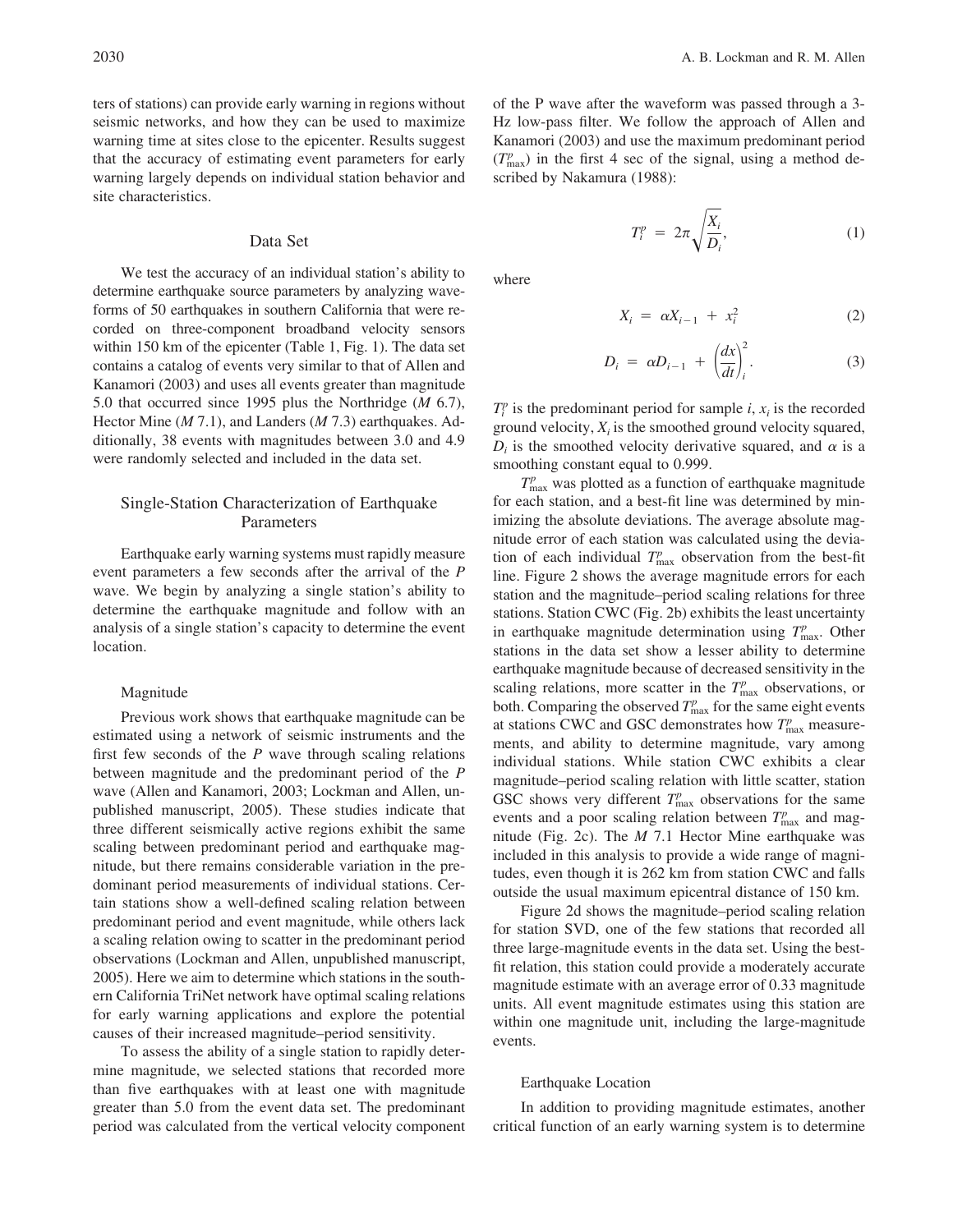Table 1 Event Source Parameters for Earthquakes in Southern California Used in This Study

| Date       | Time        | Magnitude | Latitude | Longitude  | Depth<br>(km) | Number of Waveforms<br>Collected for Event |
|------------|-------------|-----------|----------|------------|---------------|--------------------------------------------|
| 8/20/2001  | 7:34:23.1   | 3.0       | 34.044   | $-117.250$ | 15.7          | $26\,$                                     |
| 10/28/2001 | 16:29:54.6  | 3.0       | 33.929   | $-118.296$ | 23.6          | 13                                         |
| 3/11/2000  | 21:46:07.8  | 3.1       | 33.839   | $-117.744$ | 3.5           | $11\,$                                     |
| 9/17/2001  | 1:14:49.0   | 3.1       | 33.922   | $-117.774$ | 11.8          | 18                                         |
| 3/17/2002  | 5:50:43.1   | 3.2       | 33.873   | $-117.856$ | 9.5           | 16                                         |
| 9/16/2000  | 13:23:41.3  | 3.2       | 33.976   | $-118.424$ | 12.2          | $\boldsymbol{7}$                           |
| 2/18/2001  | 6:09:32.1   | 3.3       | 33.675   | $-116.809$ | 16.7          | $20\,$                                     |
| 7/1/2002   | 22:03:59.6  | 3.3       | 34.103   | $-116.651$ | 10.0          | 22                                         |
| 3/25/2001  | 0:41:25.2   | 3.4       | 34.048   | $-117.570$ | 7.5           | $21\,$                                     |
| 4/20/2001  | 9:52:12.2   | 3.4       | 33.705   | $-116.776$ | 16.9          | 15                                         |
| 2/13/2001  | 3:04:35.6   | 3.5       | 34.289   | $-116.942$ | 6.2           | 24                                         |
| 1/30/2002  | 18:47:57.3  | 3.5       | 34.366   | $-118.661$ | 12.8          | 19                                         |
| 4/13/2001  | 11:50:12.4  | 3.6       | 33.878   | $-117.688$ | 3.6           | 15                                         |
| 1/29/2002  | 20:23:07.0  | 3.6       | 34.363   | $-118.667$ | 12.6          | 19                                         |
| 7/30/2001  | 23:34:17.9  | 3.7       | 36.049   | $-117.883$ | 2.8           | 10                                         |
| 5/14/2001  | 17:13:30.2  | 3.8       | 34.226   | $-117.440$ | 8.7           | 32                                         |
| 1/29/2002  | 6:08:01.8   | 3.8       | 34.365   | $-118.664$ | 14.4          | $25\,$                                     |
| 7/3/2001   | 11:40:48.1  | 3.9       | 34.264   | $-116.764$ | 3.3           | 27                                         |
| 1/29/2002  | 6:00:39.8   | 3.9       | 34.370   | $-118.668$ | 14.2          | 26                                         |
| 10/28/2001 | 16:27:45.5  | 4.0       | 33.922   | $-118.270$ | 21.1          | 35                                         |
| 11/13/2001 | 20:43:14.9  | 4.1       | 33.317   | $-115.700$ | 5.5           | $\boldsymbol{9}$                           |
| 5/17/2001  | 22:56:45.8  | 4.1       | 35.796   | $-118.046$ | 8.4           | $17\,$                                     |
| 9/9/2001   | 23:59:18.0  | 4.2       | 34.059   | $-118.388$ | 7.9           | 31                                         |
| 1/29/2002  | 5:53:28.9   | 4.2       | 34.361   | $-118.657$ | 14.2          | 16                                         |
| 1/14/2001  | 2:26:14.0   | 4.3       | 34.284   | $-118.404$ | 8.8           | 38                                         |
| 2/21/2000  | 13:49:43.1  | 4.3       | 34.047   | $-117.255$ | 15.0          | $27\,$                                     |
| 7/20/2001  | 12:53:07.5  | 4.4       | 35.995   | $-117.877$ | 3.4           | 15                                         |
| 4/5/2002   | 8:02:56.0   | 4.4       | 34.524   | $-116.295$ | 5.6           | 29                                         |
| 10/16/1999 | 22:53:41.2  | 4.5       | 34.710   | $-116.353$ | 7.5           | 12                                         |
| 10/16/1999 | 20:13:37.6  | 4.6       | 34.689   | $-116.280$ | 1.3           | $\boldsymbol{9}$                           |
| 6/26/2000  | 15:43:07.5  | 4.6       | 34.783   | $-116.294$ | 4.3           | 12                                         |
| 10/16/1999 | 11:26:04.7  | 4.7       | 34.813   | $-116.341$ | 0.0           | $\ensuremath{\mathfrak{Z}}$                |
| 7/17/2001  | 12:59:59.1  | 4.7       | 36.017   | $-117.882$ | 0.4           | 11                                         |
| 10/16/1999 | 10:20:52.6  | 4.8       | 34.362   | $-116.148$ | 0.1           | 5                                          |
| 7/17/2001  | 12:07:26.3  | 4.8       | 36.014   | $-117.861$ | 7.0           | $11\,$                                     |
| 10/22/1999 | 16:08:48.1  | 5.02      | 34.865   | $-116.409$ | 0.9           | 16                                         |
| 3/7/1998   | 0:36:46.8   | 5.04      | 36.076   | $-117.618$ | 1.7           | $\sqrt{5}$                                 |
| 10/21/1999 | 1:54:34.2   | 5.06      | 34.874   | $-116.391$ | 1.0           | $\mathfrak s$                              |
| 4/26/1997  | 10:37:30.7  | 5.08      | 34.369   | $-118.670$ | 16.5          | $10\,$                                     |
| 1/7/1996   | 14:32:53.0  | 5.18      | 35.761   | $-117.646$ | 4.0           | $\ensuremath{\mathfrak{Z}}$                |
| 3/6/1998   | 5:47:40.3   | 5.24      | 36.067   | $-117.638$ | 1.8           | $\mathfrak s$                              |
| 3/18/1997  | 15:24:47.7  | 5.27      | 34.971   | $-116.819$ | 1.6           | 11                                         |
| 11/27/1996 | 20:17:24.1  | 5.31      | 36.075   | $-117.650$ | 1.2           | 3                                          |
| 1/17/1994  | 23:33:30.7  | 5.58      | 34.326   | $-118.698$ | 9.8           | $\sqrt{2}$                                 |
| 10/16/1999 | 12:57:21.0  | 5.64      | 34.442   | $-116.248$ | 1.9           | 5                                          |
| 9/20/1995  | 23:27:36:27 | 5.76      | 35.761   | $-117.638$ | 5.4           | $\overline{4}$                             |
| 10/16/1999 | 9:59:35.2   | 5.77      | 34.678   | $-116.292$ | 10.8          | $\boldsymbol{7}$                           |
| 1/17/1994  | 12:30:55.4  | 6.7       | 34.213   | $-118.537$ | 18.4          | $\sqrt{5}$                                 |
| 10/16/1999 | 9:46:44.1   | 7.1       | 34.600   | $-116.272$ | 5.0           | $17\,$                                     |
| 6/28/1992  | 11:57:34.1  | 7.3       | 34.200   | $-116.440$ | 1.1           | $\mathfrak{2}$                             |

earthquake location. Knowledge of the hypocentral distance can be used to estimate the time until severe ground shaking begins at a location, as well as to provide estimates of the peak ground-shaking amplitudes when combined with a magnitude estimate. The backazimuth gives information about the direction of the propagating waves and can be used to determine which areas can expect severe ground shaking and should receive warning. Estimation of these two parameters is completely independent, and we therefore evaluate the error in each separately. It should also be noted that only the hypocentral distance is required for a single-station early warning system, as the amplitude of ground shaking can be estimated from event magnitude and epicentral distance alone.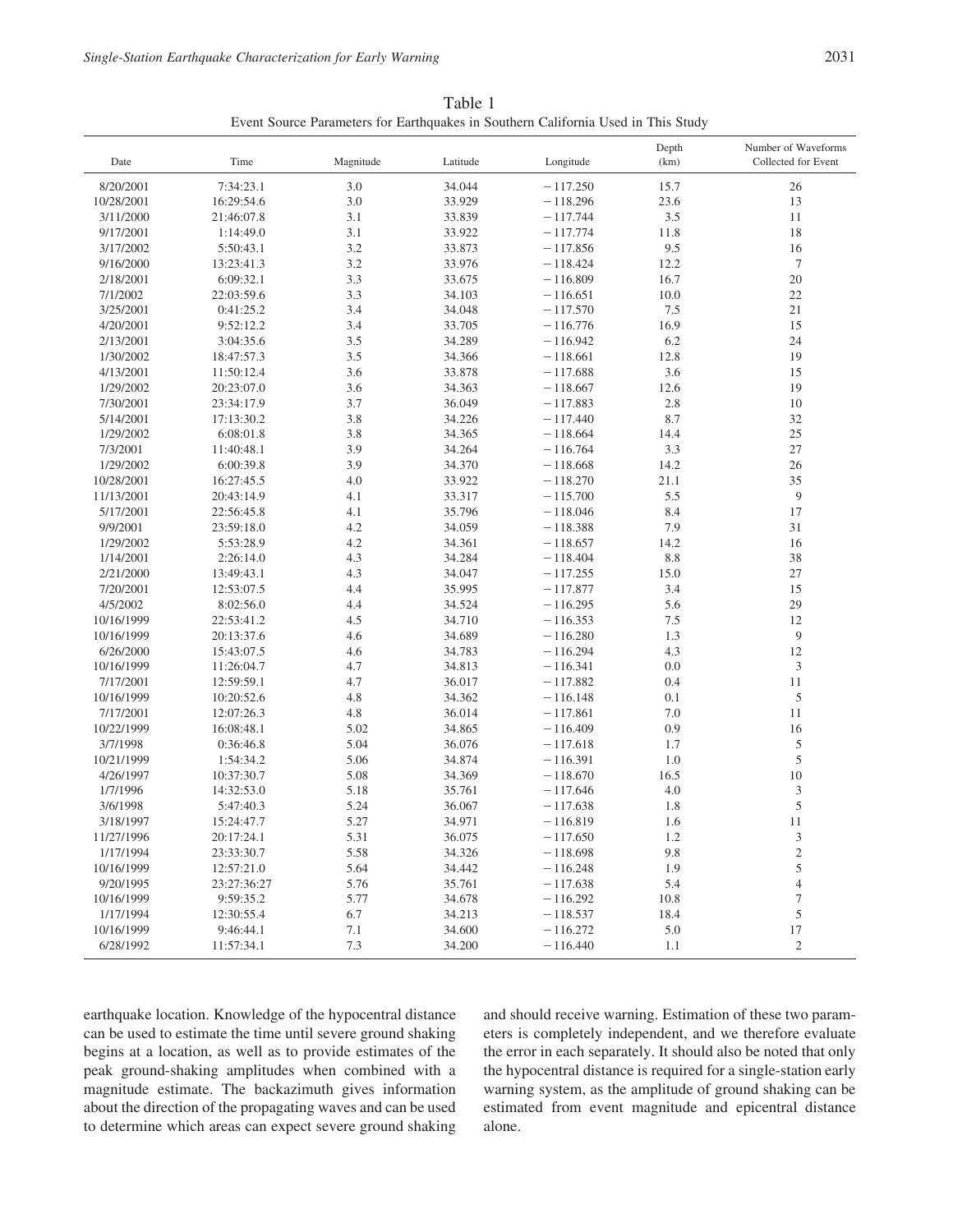

Figure 1. Map showing the locations of events (circles) and TriNet stations (squares) in southern California that provided three-component waveform data. Major faults are shown by thin gray lines.

We estimate hypocentral distance by developing a scaling relation between distance,  $P$ -wave amplitude, and  $T_{\text{max}}^p$ . Attenuation relations describe how the amplitude of seismic waves decrease with distance and earthquake magnitude, and are commonly used to describe peak ground acceleration or velocity for large magnitude events (Campbell, 1981; Joyner and Boore, 1981; Abrahamson and Silva, 1997; Boore *et al.*, 1997; Campbell, 1997; Fukushima and Irikura, 1997; Sadigh *et al.*, 1997; Wald *et al.*, 1999; Field, 2000). We determine our attenuation relations based on the *P*-wave amplitude and  $T_{\text{max}}^p$  in order to calculate hypocentral distance. We use the same functional form that Nakamura uses for UrEDAS (personal comm., 2004):

$$
\log R = \alpha \log \left( \frac{1}{T_{\text{max}}^p} \right) + \beta \log(A_p) + \gamma, \tag{4}
$$

where *R* is the straight-line hypocentral distance,  $A_p$  is the amplitude of the *P* wave, and  $\alpha$ ,  $\beta$ , and  $\gamma$  are constants to be determined.

All earthquakes and waveforms in the data set were used to develop the regional attenuation relation shown in Figure 3. Constants  $\alpha$ ,  $\beta$ , and  $\gamma$  were determined using least-squares regression to be  $-0.51118$ ,  $-0.18298$ , 1.59766, respectively. Using this best-fit relation, *R* is then determined for each event–station pair in the data set using the observed *Ap* and  $T_{\text{max}}^p$  values. The errors in the hypocentral distance calculated using this approach are shown in Figure 4.

Figure 4a shows the hypocentral distance errors for each of the 28 stations that recorded more than five earthquakes and at least one with a magnitude greater than 5.0. Many stations consistently overestimate or underestimate the actual hypocentral distance, as indicated by clusters of data points on only one side of the zero-error line (for example, stations LKL and SHO). This consistent offset is most likely the result of site amplification effects. We take the simplest possible approach to correcting for these effects; we calculate a constant hypocentral distance correction factor for each station such that once applied the average error is zero. The corrections for each station are given in Table 2, and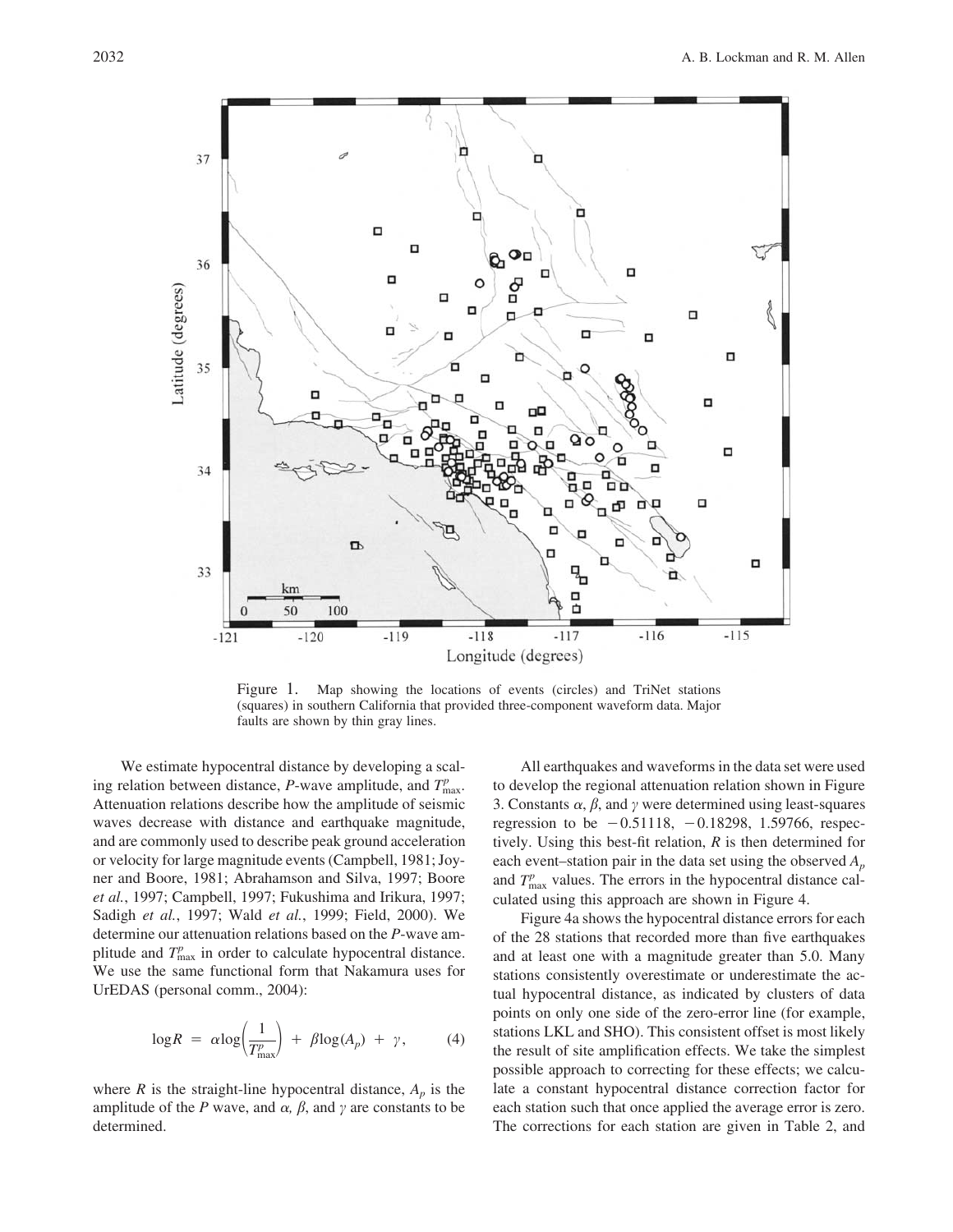

Figure 2. (a) The average absolute magnitude error for each station in the data set that recorded more than five earthquakes and at least one event with magnitude greater than 5.0. Stations are ordered according to their accuracy. Magnitude–period scaling relations are shown for stations (b) CWC, (c) GSC, and (d) SVD. Relations in (b) and (c) show variability in the predominant period observations of different stations for the same earthquakes. The *M* 7.1 Hector Mine earthquake was included in the analysis of station CWC (shown with a black square) even though it had an epicentral distance of 262 km and falls outside the maximum epicentral distance of 150 km used in the rest of the study. Station SVD (d) is shown as it is one of the few stations that recorded all three large-magnitude events; it shows typical errors in magnitude estimations for a single station.

the results of applying the correction factors are shown in Figure 5. The average absolute error in the hypocentral distance calculations for all stations and events is 23 km once the station corrections have been made, which is an improvement on the average error of 31 km without the site correction.

The backazimuth of an earthquake can be derived from *P*-wave particle motions based on the polarized nature of *P*wave vibrations. *P*-wave particle motions lie in a vertical plane containing the station and earthquake epicenter. The horizontal station components indicate this plane, and the  $180^\circ$  uncertainty can be resolved using motions of the vertical component.

Backazimuth calculations are determined using a method similar to Nakamura's (1988) as follows:

$$
\theta_i = 180 + \tan^{-1} \left( \frac{R_i^{ZE}}{R_i^{ZN}} \right), \tag{5}
$$

where

$$
R_i^{ZE} = \alpha R_{i-1}^{ZE} + Z_i E_i \tag{6}
$$

$$
R_i^{ZN} = \alpha R_{i-1}^{ZN} + Z_i N_i \tag{7}
$$

 $\theta_i$  is the backazimuth estimate,  $Z_i$ ,  $N_i$ , and  $E_i$  are the vertical, north–south, and east–west components recorded at time *i*, and  $\alpha$  is a smoothing constant. The backazimuth is calculated using the first 0.5 sec of the *P* wave. During this interval,  $\theta_i$  is calculated continuously, and the final backazimuth is obtained by averaging the values of  $\theta_i$ .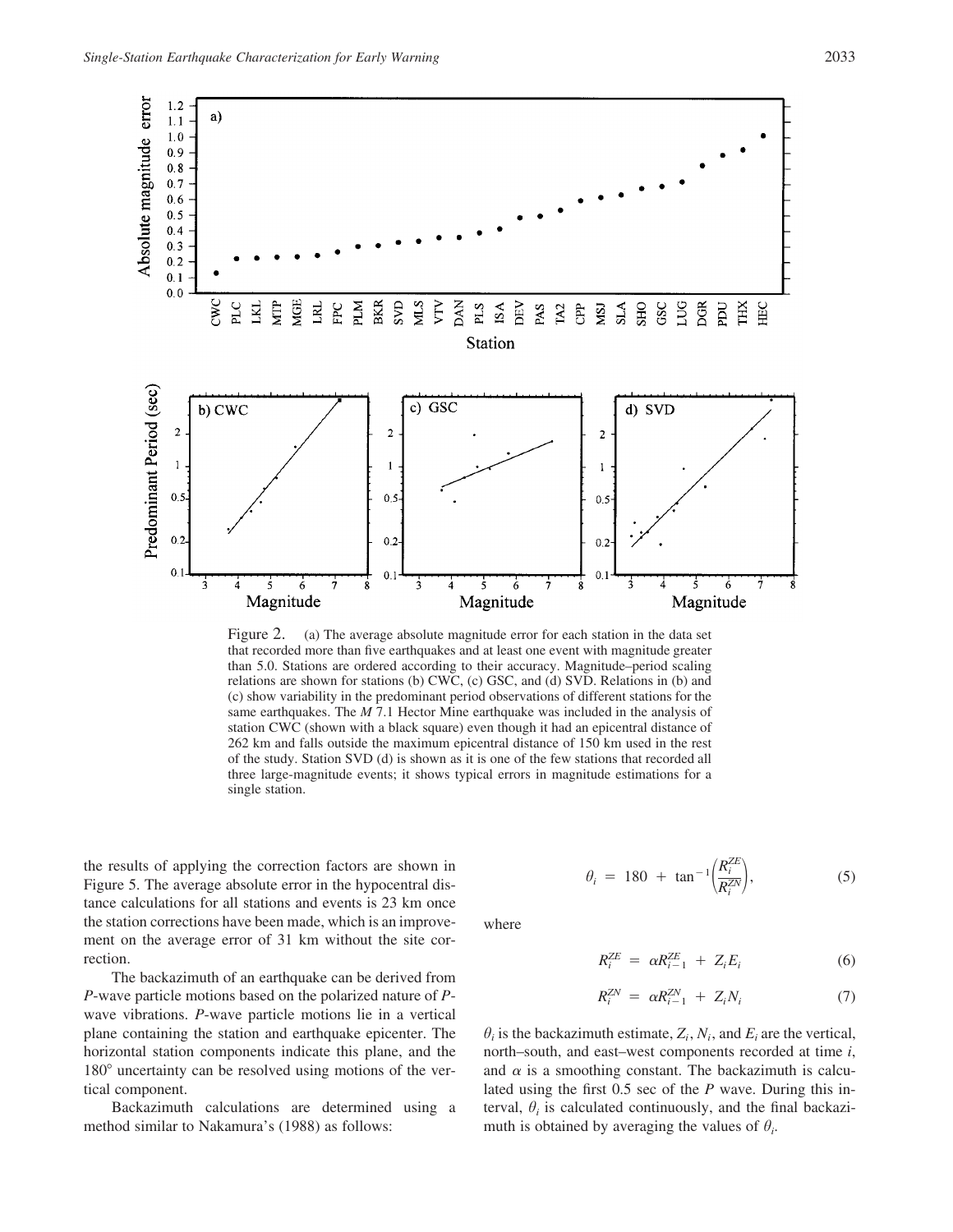

Figure 3. Plot showing the regional attenuation relation between hypocentral distance, *P*-wave amplitude, and the predominant period of the *P* wave for all earthquakes in the data set. Circles show the observed values of individual stations, the background color scale shows the best-fit attenuation relations.

The average errors of the backazimuth calculations for each station that recorded more than five events and at least one event with magnitude greater than 5.0 are shown in Figure 6. There is considerable variation in the errors of the backazimuth calculations; some stations have average errors as low as  $8.5^{\circ}$ , and others have average errors as high as 100°.

#### Discussion

A correlation exists between stations that provide the best magnitude estimations and those that have the least error in the hypocentral distance calculations. This is not surprising as the methods used to calculate these parameters make use of the predominant period and depend on a sensitive magnitude–period scaling relation. We observe no correlation between stations that accurately estimate the backazimuth and the stations that accurately characterize the magnitude and hypocentral distance.

The ability to accurately determine event magnitude and hypocentral distance is limited by variations in  $T_{\text{max}}^p$  for a given magnitude earthquake and the variations in  $T_{\text{max}}^p$  observations made by different stations for the same events. Our data set does not contain enough earthquakes and we do not have sufficient information on the individual stations or the local geology to conclude which factors contribute to this variability, but a comparison of the  $T_{\text{max}}^p$  observations at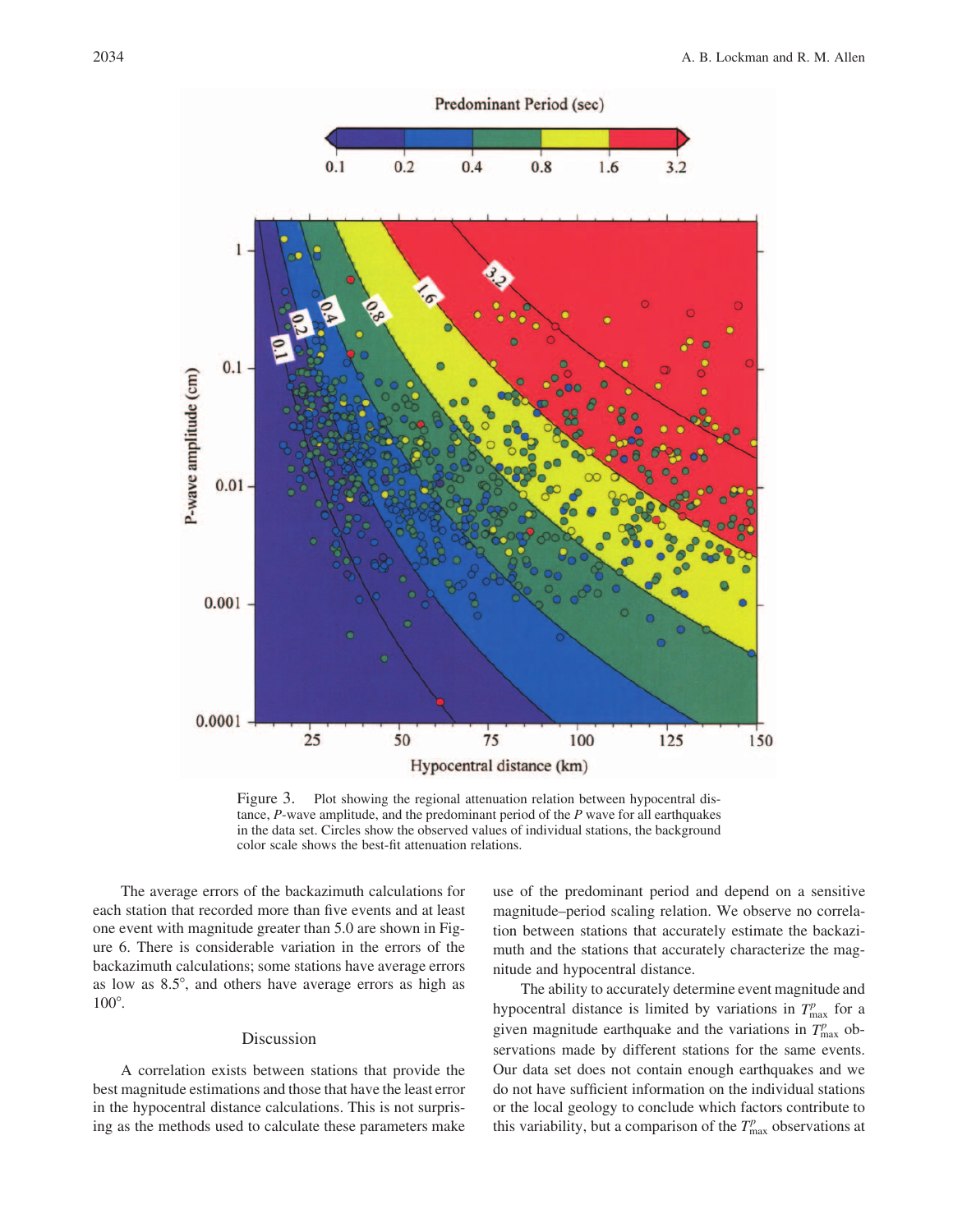

Figure 4. (a) Hypocentral distance errors of earthquakes recorded by each station. Stations are ordered according to the average error. Hypocentral distances were estimated using the regional attenuation relation (without applying station-specific correction factors). Negative distance errors indicate the estimated hypocentral distance is short of the actual distance, and positive distance errors indicate the estimated distance is greater than the actual distance. (b) Absolute error in hypocentral distance calculations. Black dots show the average absolute error, and gray dots show the error of a single event.

stations CWC and GSC for the same events (Figs. 2b and c) provides insight into some of the possible causes of the observed variations.

Possible reasons that stations observe different  $T_{\text{max}}^p$  for the same earthquake include changes in epicentral distance, basin or structural effects causing interference, or local site effects. Epicentral distance is probably not a significant factor because magnitude–period scaling relations remain very similar at epicentral distances of 0–100 km (Allen and Kanamori, 2003), 0–150 km (Lockman and Allen, unpublished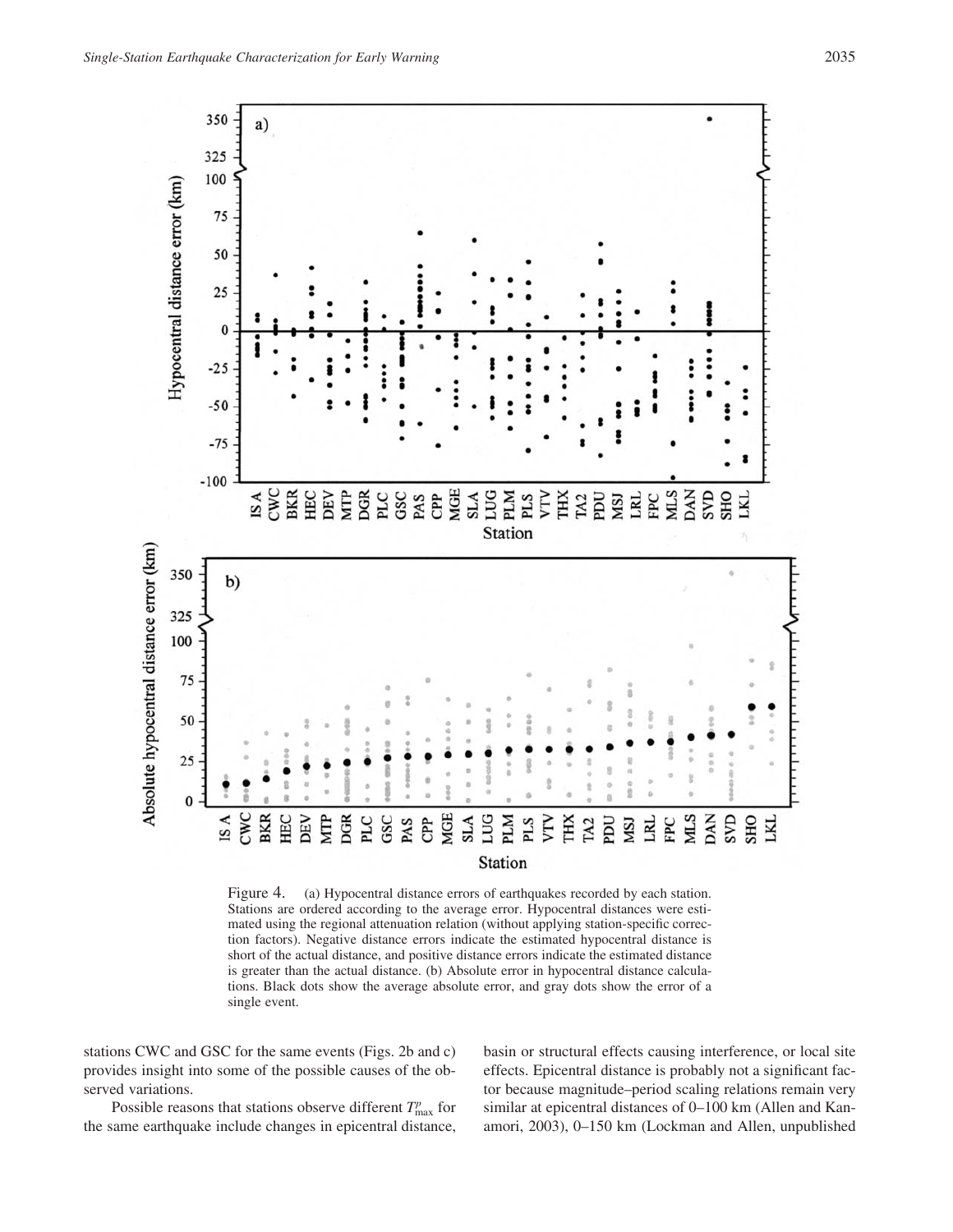Table 2 Station Correction Factors Used to Account for Constant Offsets in the Hypocentral Distance Estimates

|                 | <b>Hypocentral Distance</b> |  |
|-----------------|-----------------------------|--|
| Station         | Correction (km)             |  |
| <b>BKR</b>      | $-14.26$                    |  |
| <b>CPP</b>      | $-11.06$                    |  |
| <b>CWC</b>      | 0.9                         |  |
| <b>DAN</b>      | $-41.63$                    |  |
| <b>DEV</b>      | $-17.34$                    |  |
| <b>DGR</b>      | $-14.79$                    |  |
| <b>FPC</b>      | $-37.94$                    |  |
| <b>GSC</b>      | $-27.91$                    |  |
| <b>HEC</b>      | 10.14                       |  |
| <b>ISA</b>      | $-7.41$                     |  |
| <b>LKL</b>      | $-59.4$                     |  |
| <b>LRL</b>      | $-33.36$                    |  |
| <b>LUG</b>      | $-18.59$                    |  |
| <b>MGE</b>      | $-29.3$                     |  |
| <b>MLS</b>      | $-14.05$                    |  |
| <b>MSJ</b>      | $-27.23$                    |  |
| <b>MTP</b>      | $-23.02$                    |  |
| PAS             | 19.97                       |  |
| PDU             | $-0.68$                     |  |
| <b>PLC</b>      | $-22.07$                    |  |
| <b>PLM</b>      | $-19.32$                    |  |
| <b>PLS</b>      | $-11.5$                     |  |
| <b>SHO</b>      | $-59.57$                    |  |
| <b>SLA</b>      | 8.81                        |  |
| <b>SVD</b>      | 20.79                       |  |
| TA <sub>2</sub> | $-25.36$                    |  |
| <b>THX</b>      | $-32.94$                    |  |
| <b>VTV</b>      | $-30.58$                    |  |
|                 |                             |  |

manuscript, 2005), and to greater distances, as demonstrated by the  $T_{\text{max}}^p$  observations at CWC, 262 km from the Hector Mine event. This is due to the limited effect of attenuation on frequency content for these short ray paths. Variable basin geometry and other structural features can diffract rays and create multiple interfering ray paths, which could alter the predominant period observations. Figure 7 shows stations CWC and GSC and the common event set for which  $T_{\text{max}}^p$ observations were made. The distribution of faults illustrates the structural complexity of the region, making it quite possible to have multiple interfering ray paths. It is noticeable that ray paths to CWC (which shows a good magnitude– period relation) are subparallel to dominant structural boundaries, while paths to GSC must cross such boundaries. The very local structure beneath individual stations may also affect the quality of  $T_{\text{max}}^p$  observations, as may local sources of noise. It is impossible for us to determine at this point what makes for a good station in terms of  $T_{\text{max}}^p$  observations, although it seems likely that local structure plays a major role.

## Implications for Early Warning

Critical to the success of an early warning system is the ability to quickly and accurately determine earthquake magnitude and location. Utilizing the *P* wave to estimate these parameters offers the most rapid method of early warning, but at the potential cost of increasing errors. We have shown that certain high-quality stations have the ability to estimate earthquake magnitude and hypocentral distance with a greater degree of accuracy than others. Although many early warning systems rely on a network of instruments to increase the accuracy of the warning, implementing and maintaining a dense seismic network for the purpose of early warning presents economic obstacles. However, developing a warning system that uses a single station or a small cluster of stations with well-defined magnitude–period relations and little scatter could provide earthquake source information with sufficient accuracy to provide warnings, but at a reduced cost. Although we have focused here on the use of single stations, a second, third, or fourth station could improve the robustness of the system. Requiring two singlestation warning systems to trigger before taking action would reduce the potential for false alarms. Earthquake source information from multiple stations operating as a cluster could also be combined to improve the accuracy of both the magnitude and the location estimates. The accuracy of magnitude estimates is improved by simple averaging between multiple stations. "Single-station" locations could be improved by using the average predominant period in equation (4), by minimizing the misfit between the location and hypocentral distance and azimuth estimates from each station, and by using trigger times to estimate the location, as is standard practice for seismic networks. Finally, our observations suggest that early warning systems that use dense networks could improve the accuracy of magnitude estimates by treating stations separately and using stationspecific scaling relations between the predominant period and event magnitude.

#### Summary

- 1. Single seismic stations are capable of providing useful estimates of earthquake source parameters using only the *P* arrivals. Magnitude estimates within 0.3 magnitude units, hypocentral distance estimates with average absolute errors of  $\pm 15$  km, and backazimuth estimates with average errors of  $\pm 20^{\circ}$  are possible at the best 25% of TriNet stations in southern California. Other stations have larger errors, and their estimates are not as useful. Typically, the same stations provide good estimates of magnitude and hypocentral distance, as both are dependent on  $T_{\text{max}}^p$  observations that scale with magnitude. There is no correlation between stations that perform well in the backazimuth calculations and the magnitude and hypocentral distance estimations.
- 2. The ability of a single seismic station to characterize earthquake source parameters using *P*-wave arrivals opens the possibility of applying early warning technology in regions that need seismic hazard mitigation but lack a dense seismic network. A single station or a small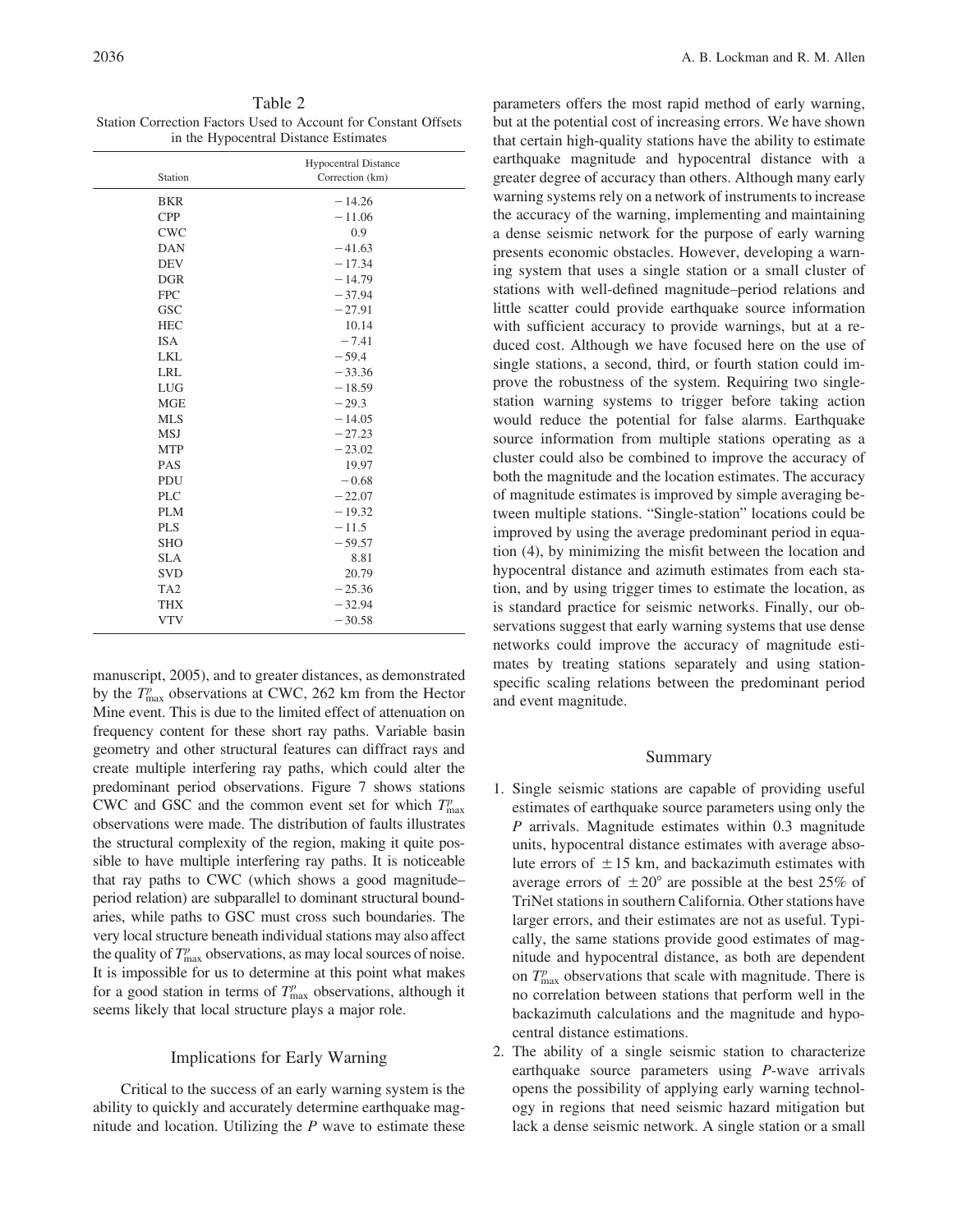

Figure 5. Plots showing errors in the hypocentral distance calculations using regional attenuation relations and station correction factors (Table 2). (a) Hypocentral distance errors of earthquakes recorded by each station. Negative distance errors indicate the estimated hypocentral distance is short of the actual distance, and positive distance errors indicate the estimated distance is greater than the actual distance. (b) Absolute error in hypocentral distance calculations. Black dots show the average error and gray dots show the error of a single event. The order of the stations is the same as in Figure 4.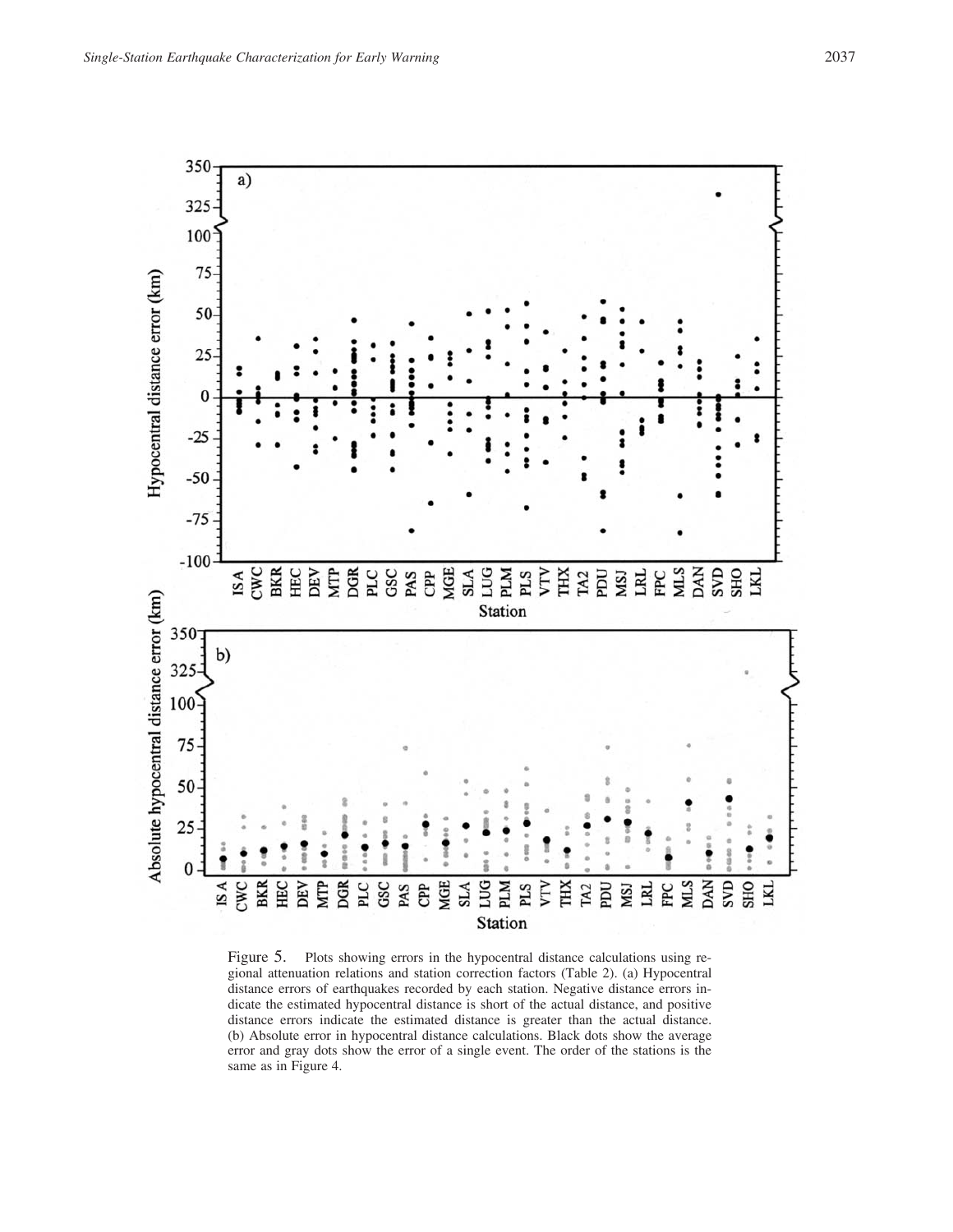

Figure 6. Plot showing azimuth error calculations for stations in the data set, ordered by error. Black dots represent the average absolute error, and gray dots show the absolute error for a single event.



Figure 7. Map showing the locations of stations CWC and GSC and the eight events used to compare the predominant period observations made by both stations. The location of the magnitude 7.1 Hector Mine earthquake is shown by the solid black circle, and major faults are shown by thin gray lines.